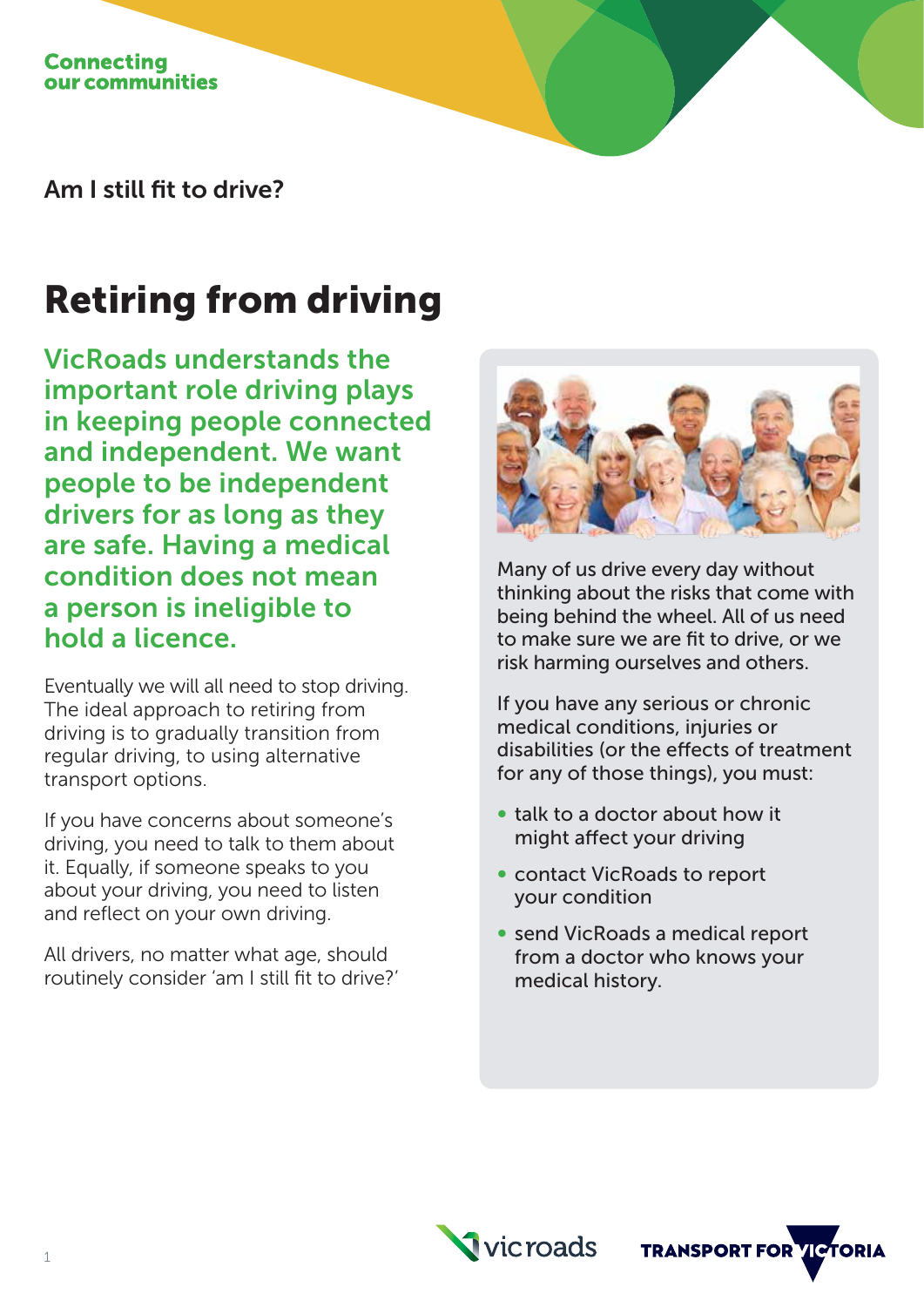## The road ahead: alternatives to driving

It's a good idea, where possible, to try out other forms of transport before you stop driving. This will make the transition from driving much smoother, and ensure you stay active and connected to your local community.

In some situations (such as a diagnosis of a serious medical condition, deterioration in eyesight, or a significant collision) there may be no option other than to stop driving immediately. In these instances, the loss of independence can be confronting and the person will need transport support from friends and family, so they can complete daily living tasks and don't become isolated.

There are lots of alternatives to driving, including taxis, rideshare services (such as Uber or Shebah), public transport, travelling with friends or family, home delivery, and for those of us still physically active, walking or riding a bicycle. Melbourne metropolitan public transport is free to Seniors Card holders travelling within two zones on Saturdays and Sundays. Most councils offer local transport solutions, including community buses or volunteer organisations that provide transport for medical appointments. See the last page of this factsheet for some options.

## Self-regulation strategies

Aiming to reduce your driving over time is a good way to reduce the safety risk to yourself and others, enabling you to gradually retire from driving. This might start with not driving at night or avoiding scenarios many drivers find stressful such as driving on busy freeways or in unfamiliar areas.

Sensible self-regulation strategies for reducing driving risk include:

- avoiding busy roads and peak hour traffic
- avoiding glare by not driving at night or into the setting or rising sun
- taking extra care when driving from shaded areas into sunlight and vice versa
- avoiding driving in bad weather– such as rain, fog or frost
- not driving on days when you are not feeling at your best or tired
- avoiding making right hand turns at intersections without traffic lights
- choosing the safest route, rather than the most direct one
- reducing the length of your drive by driving to the most convenient bus, train or tram stop.

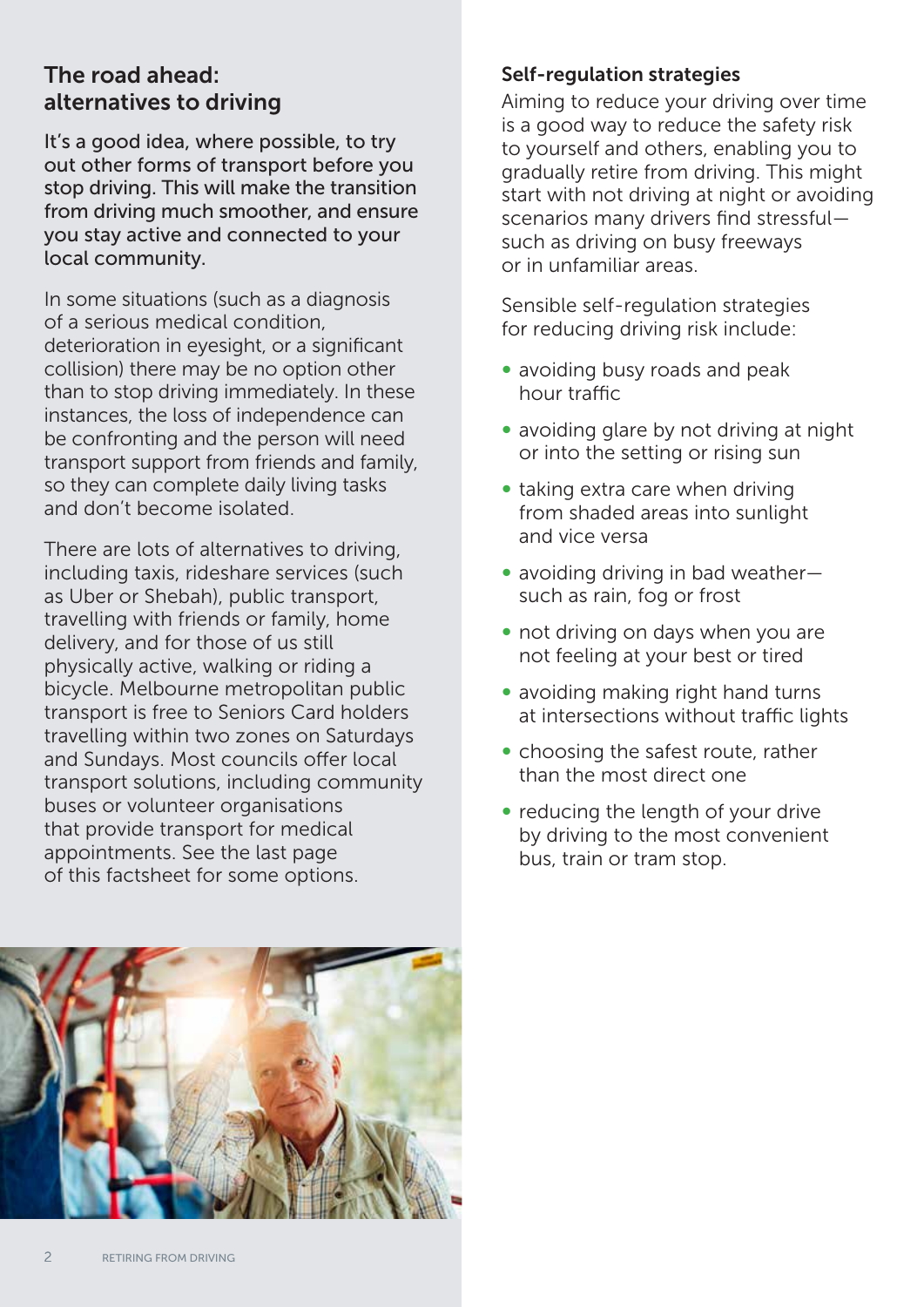## Talking to someone about their driving

## If safety is in doubt, you can't avoid a discussion about driving.

If you have concerns about someone's driving, you need to talk to them about it whether they are a spouse, a parent, or a friend. Be open to sharing what you have observed. It's also vital to provide support and advice to people during any transition away from driving.

It is often difficult to view our own driving objectively. If someone raises concerns about your driving, it's important to listen and think about your safety and the safety of others who share the road with you.

Below are some tips to help you prepare to have a conversation with a loved one or a friend about their driving.



## Prepare for the conversation

- ∞ Be sensitive. Choose a time when they are not driving and are in a relaxed environment. Be mindful that driving is often linked to a person's identity and independence, and it's important to show respect for their driving experience.
- ∞ Safety is the central message—for the driver and the safety of others. A history of safe driving should be acknowledged, but it is not a predictor of future risk of crashes. The consequences of unsafe driving and the potential impact on others are often a motivator for people to reflect on their driving.
- If you can, observe their driving and provide specific examples of what concerns you about their driving.
- ∞ Be mindful that there is a legal requirement for drivers of any age to report any serious or chronic medical conditions or disabilities to VicRoads. A list of medical conditions requiring mandatory reporting is in the factsheet *Your health and driving*.



## Ask questions and listen

Ask if they have any personal concerns about their driving or situations they find uncomfortable or stressful. Medical advice may be required such as a check-up with a doctor or an eye test—to clarify fitness to drive. Often friends or loved ones identify driving issues, as they see the driver in every day driving situations.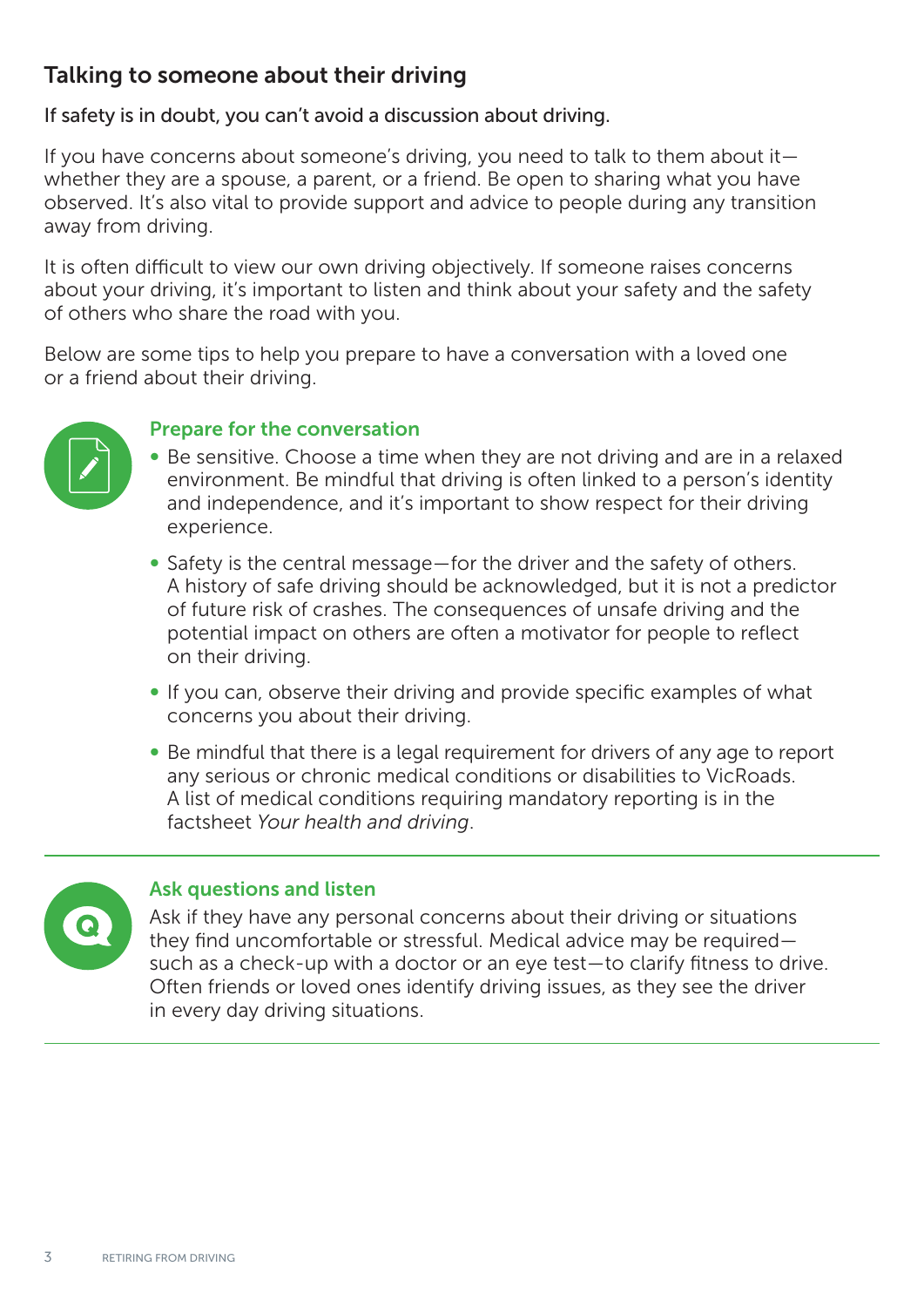

## Take a staged approach

- Plan to have a number of conversations with them about their driving over time. The VicRoads factsheet *Aging and safe driving* can help inform these conversations.
- ∞ Aim for a transition from driving, where possible. The first step might be to limit driving to local or familiar areas, rather than to stop driving altogether. Look at the list of warning signs and medical conditions that need to be reported to VicRoads.



#### Offer assistance

- If the driver is willing to self-regulate their driving to reduce risk, be supportive and offer to help with transport alternatives to make this transition easier.
- ∞ It may also help to talk about activities that are important to them and plan alternative ways to get there. Behaviour change requires planning and practice; it's the most important part of a smooth transition away from driving.

## Reporting a medical condition or driver

A change in health and fitness to drive can occur at any age. It is the driver's responsibility to report their condition to VicRoads.

## Self-reporting medical conditions

All Victorian licence holders are required by law to notify VicRoads of any serious, permanent or long term illness, disability, medical condition or injury (or the effects of treatment for any of those things) that may impair their ability to drive safely. To report a medical condition, complete a VicRoads medical report with your doctor and submit it using the email or postal details on the following page. Failure to report a medical condition or disability may put your safety and that of others at risk, and may jeopardise your insurance cover.



## Reporting friends or family

If you have concerns about someone's driving, you should raise this directly with them first. You can also check the VicRoads website for the list of medical conditions that must be reported to VicRoads once a driver is diagnosed. If you are genuinely concerned about someone's ability to drive safely, you can post or email a letter to VicRoads, with the driver's details (e.g. name, address) and the reasons for your concern. Under Victorian law, VicRoads must investigate this information. You can remain anonymous.

People making a report in good faith are protected from legal action and VicRoads will not divulge the identity of people who make a report. Once reported, that person may be asked to undergo a medical assessment and/or a licence test, if medical opinion suggests a test is appropriate.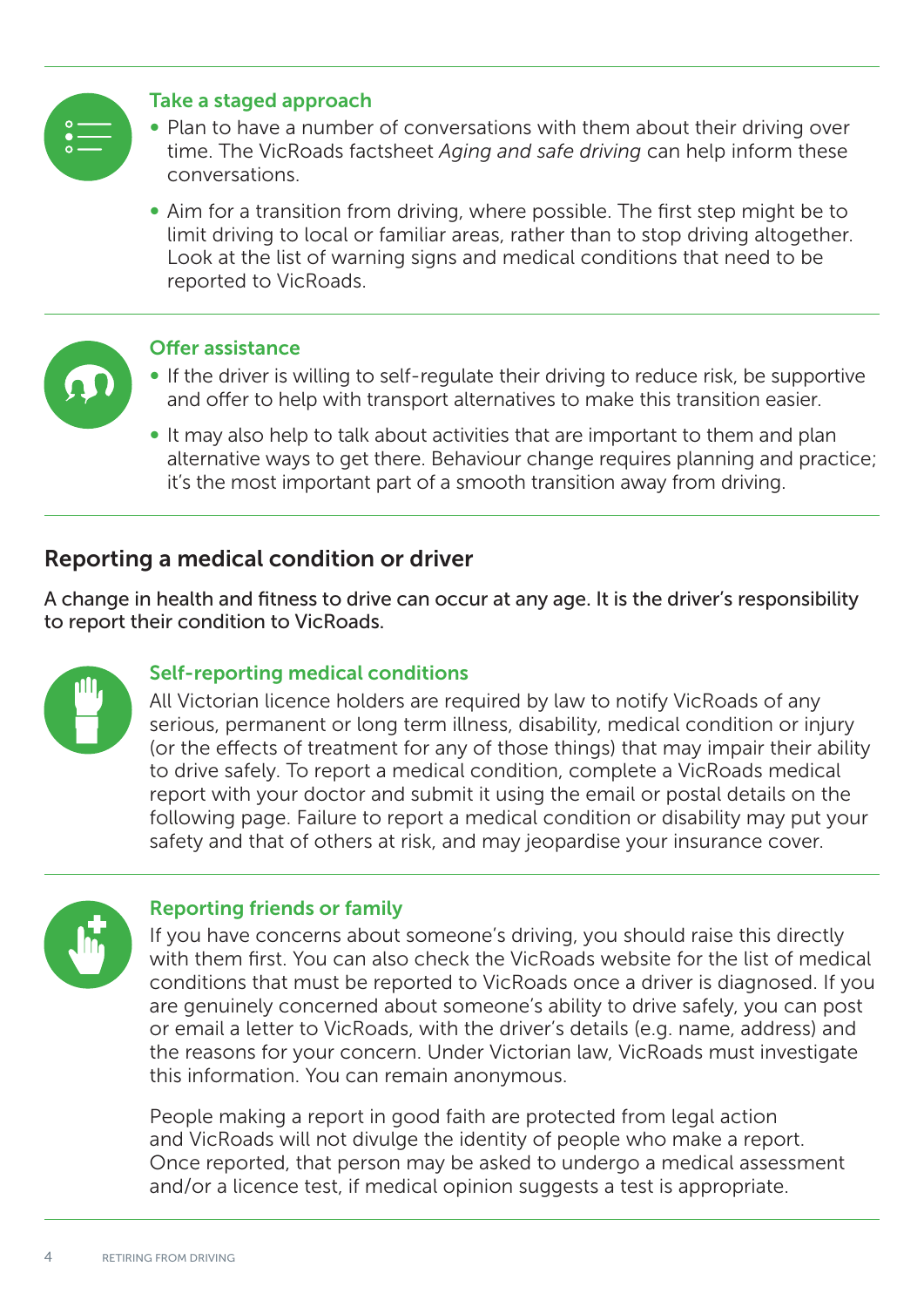

#### Reporting unknown drivers

Anyone can make a report of a potentially at-risk driver if you observe unsafe driving issues such as speeding or failing to observe stop signs, traffic lights or roundabout signs. You can notify Victoria Police with the vehicle registration number, the gender and approximate age of the driver, and the date, time, place, and description of the observed behaviour. The Police will establish who was driving at the time and notify VicRoads.



#### VicRoads Medical Review

Once you have notified VicRoads of your medical condition or disability, VicRoads may undertake a medical review. In this process, the medical report from your doctor or other health professional will be reviewed. If you don't have a medical report, we may request that you ask a doctor who is familiar with your medical history to complete one. Any costs associated with the medical report and health appointments are not covered by VicRoads.

Once you've notified VicRoads of a medical condition or disability, it's more important than ever to keep your address up to date. We will likely send you letters keeping you updated about the medical review. If you move house, you must update your address within 14 days – you can do this online, over the phone, or at a VicRoads Customer Service Centre.

VicRoads assesses each medical report on a case-by-case basis. If you have a medical condition that can have an impact on your driving, VicRoads may ask you to do a driver assessment with an Occupational Therapy Driver Assessor. You are responsible for the cost associated with this assessment. VicRoads will write to you if you are required to have one of these assessments.

If your medical review assessment shows you can drive safely, you will keep your driver licence/learner permit. However, depending on the assessment results, you may have specific conditions placed on your driving—for example, you may be limited to driving in daylight hours, or only around your neighbourhood.

VicRoads will only suspend or cancel your driver licence/learner permit if you:

- are assessed as medically unfit to drive
- ∞ fail a driving assessment
- do not provide the medical report
- ∞ refuse or fail to undergo a test.

You can find an information bulletin about Medical Review and also frequently asked questions about assessing fitness to drive on the Vicroads website.

#### Email: medicalreview@roads.vic.gov.au

Post: VicRoads Medical Review, PO Box 2504, Kew VIC Please allow up to 10 days for correspondence to be received by post.

Fax no. 9854 2307. For more information call 13 11 71.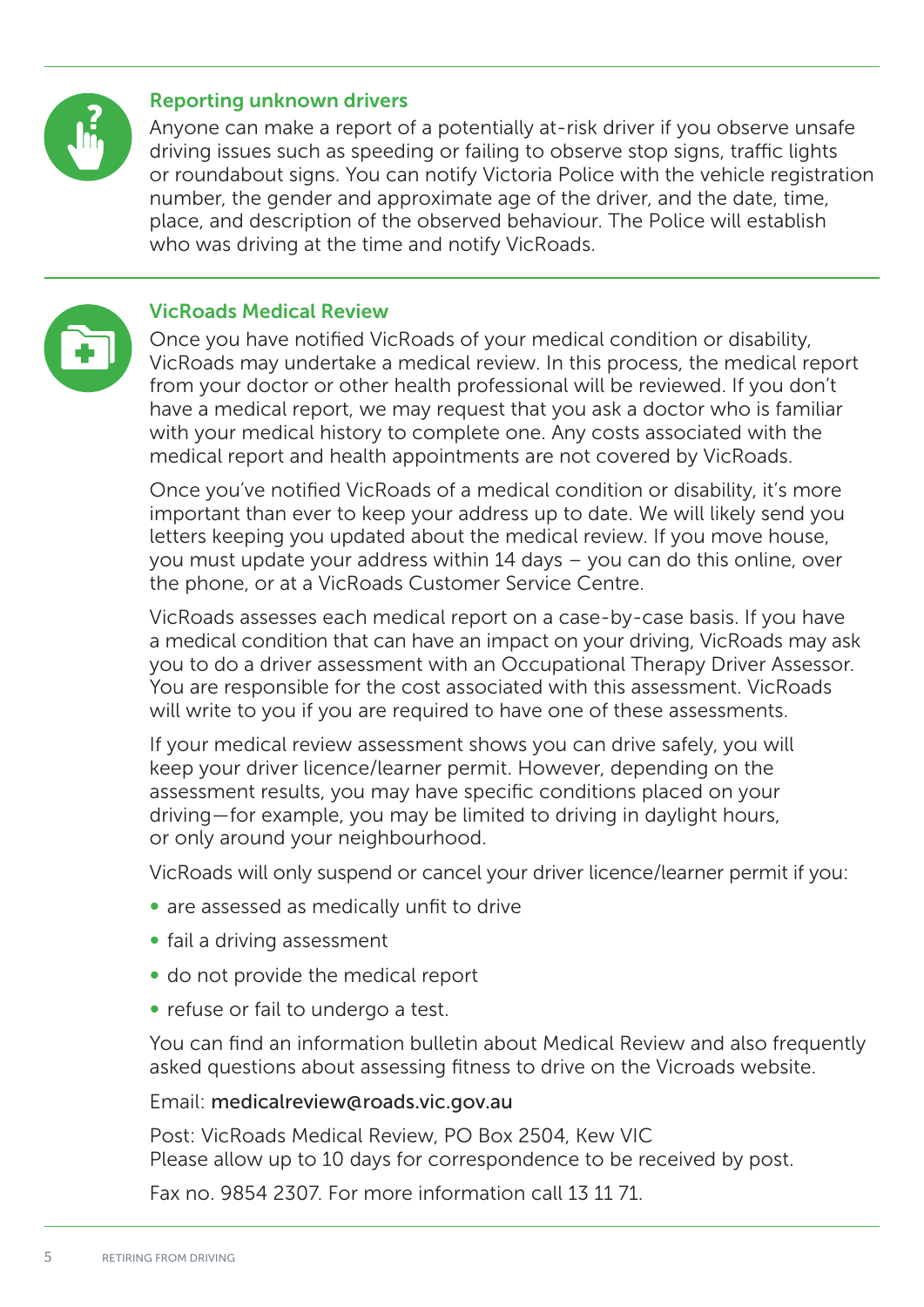# ROBERT'S STORY

Julie's father, Robert, was living independently in country Victoria and had been driving safely for 66 years. Robert lived a couple of kilometres out of town and drove most days to the local shops. Julie received a phone call from Robert's neighbour, reporting that her dad had recently been driving erratically, and that his car had sustained some damage. The neighbour counselled Julie to 'get him off the road quickly'.

Julie knew how important driving was to her father to maintain his independence. He'd already made some changes and no longer drove long distances or at night. A couple of years ago, they had installed blind spot side mirrors on his car to alleviate difficulties turning his head. Threatening to take his keys away wouldn't be respectful; Julie knew a more gradual approach was needed, along with discussions about reducing risks and alternatives to driving.

Julie called Robert to say she was coming to visit and downloaded a driver self-assessment guide from the VicRoads website to take with her.

During the visit, Julie accompanied Robert on his morning drive to the local shops. She noticed his mobility had deteriorated, he found it difficult to get in and out of the car, and he had difficulty manoeuvring the car into and out of a parking spot.

Over the course of the weekend, Julie talked through the self-assessment quide with Robert. He said yes to quite a few of the prompts. At one point, he remarked that the local shops were busier now and he couldn't always get his 'easy' parking spot out the front. Julie reminded him that she wanted him to be safe on the road for as long as possible, but staying safe would mean making some changes to reduce his risk.

Before she left, Julie talked to her father about getting a lift to the shops with his friend Jack, and also asked Jack to check if Robert wanted to carpool sometimes.

On her next visit, Julie gave her dad information from the local council's website about alternative transport services—such as local taxis and a community bus. Robert's friend Jack was now driving him into town once a week, and Julie helped Robert book a taxi for his doctor's appointment that coming week.

After a few weeks, Robert confessed that he enjoyed the company when travelling with others, and didn't miss the stress of finding a car park. Julie asked when the car registration was due and wondered if it was worth the expense renewing it. A couple of months later, happy with his alternative options for getting around, Robert decided to save his money and retire from driving.